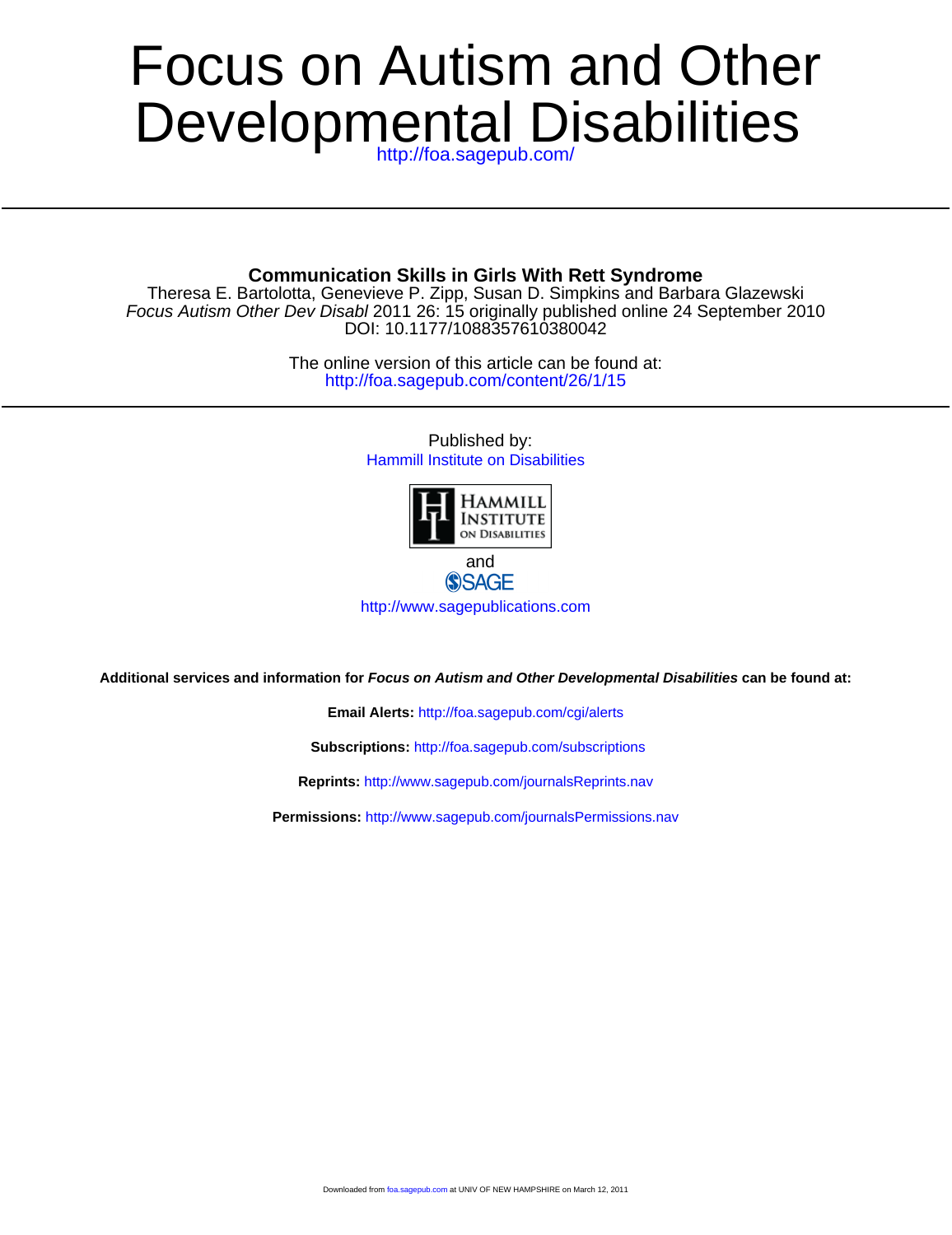# **Communication Skills in Girls With Rett Syndrome**

#### Focus on Autism and Other Developmental Disabilities 26(1) 15–24 © 2011 Hammill Institute on Disabilities Reprints and permission: sagepub.com/journalsPermissions.nav DOI: 10.1177/1088357610380042 http://focus.sagepub.com



## Theresa E. Bartolotta<sup>1</sup>, Genevieve P. Zipp<sup>1</sup>, **Susan D. Simpkins2 , and Barbara Glazewski3**

#### **Abstract**

Rett Syndrome (RS) is an X-linked, neurodevelopmental disorder that occurs primarily in females and causes significant impairment in cognition, motor control, and communication. Teachers and speech-language pathologists (SLPs) encounter girls with RS with increasing frequency as awareness of the disorder increases, yet the literature on clinical interventions with this population is limited. Parents, teachers, and SLPs were surveyed regarding the communication abilities of these girls. Respondents reported that girls with RS use multiple modalities to communicate, with eye gaze the most frequently used modality, followed by picture/symbol systems and body movements. This study provides clinical information for professionals working with girls with RS, and supports the need for additional research on strategies to improve communication in RS.

#### **Keywords**

Rett Syndrome, communication modalities, survey, treatment

Rett Syndrome (RS) is an X-linked dominant neurodevelopmental disorder that affects approximately 1 in 10,000 females (Amir & Zoghbi, 2000). Hallmarks of the disorder are significant communication impairment, severe to profound intellectual disabilities, and poor motor skills (Gillberg, 1997). More than 85% of cases of RS have an identified mutation in the MECP2 gene (Cass, Reilly, Owen, & Wisbeach, 2003). The role of MECP2 in brain development is not fully understood at this time; however, it is hypothesized that an error in the MECP2 gene alters the normal developmental expression of various other genes (Amir & Zoghbi, 2000). The clinical phenotype of girls with RS is changing as a result of advances in genetic testing and greater awareness of the syndrome (Weaving, Ellaway, Gecz, & Christodoulou, 2005). This includes girls with considerably higher cognitive abilities than previously reported. Researchers now describe girls with RS who are capable of intentional communication and verbal language skills (Hetzroni & Rubin, 2006; Skotko, Koppenhaver, & Erickson, 2004; Zappella et al., 2003).

### **Description of RS**

RS has been described as a staged disorder (Kerr & Engerstrom, 2001) in which the symptoms of the disorder become more evident and change with age. Although there is some dispute that all girls with RS progress through each

stage, the stage model is helpful in describing a general progression of the disorder. In the initial stage (birth to approximately 1 year), many girls are reported to have a normal year of life during which they begin to acquire early speech and walking skills (Cass et al., 2003). Sometime after the child's first birthday the symptoms of RS become evident as the girl moves into Stage 2 of the disorder. In this stage, referred to as the regression stage, previously acquired skills are lost, particularly motor and language skills, and seizures may begin. Respiratory, sleeping, and feeding problems also may emerge (Naidu et al., 2003). In Stage 2, girls may appear socially withdrawn and receive the diagnosis of autism. Repetitive, nonfunctional hand movements begin. These stereotypic hand motions affect the child's ability to interact with and learn from her environment. Apraxia, a motor disorder of voluntary movement, becomes evident in Stage 2. This difficulty can affect all planned motor movements, including limb movements and speech (Hetzroni, Rubin, &

1 Seton Hall University, South Orange, NJ, USA <sup>2</sup>University of Texas Southwestern Medical Center, Dallas, TX, USA <sup>3</sup>Kean University, Union, NJ, USA

#### **Corresponding Author:**

Theresa E. Bartolotta, Seton Hall University, 400 South Orange Ave., South Orange, NJ 07079 Email: Theresa.Bartolotta@shu.edu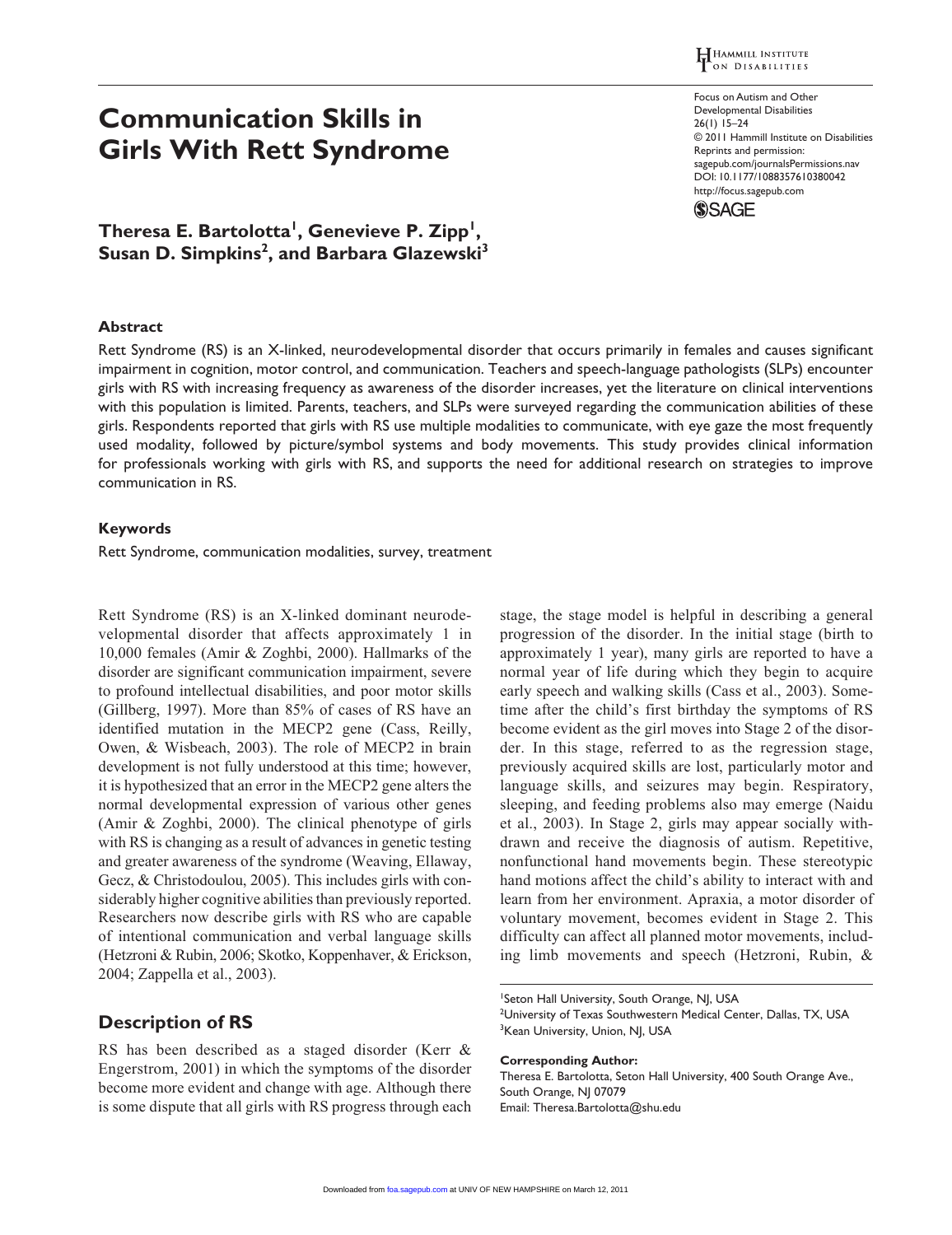Konkol, 2002), making it especially challenging for teachers and therapists to adapt educational materials and provide access to technology. Initiation of voluntary movement may be delayed, often as long as 30 s (Bartolotta, 2005). There is evidence that accurate responses are produced by girls with RS when their communication partners provide sufficient wait time after asking a question (Koppenhaver, Erickson, Harris, et al., 2001; Koppenhaver, Erickson, & Skotko, 2001; Skotko et al., 2004). This second stage of RS may last for 1 or more years, typically ending between ages 5 and 10 years (Cass et al., 2003).

In Stage 3, referred to as the pseudostationary phase, there is typically an improvement in symptoms (Cass et al., 2003). Agitation and problems in sleeping may diminish, and the symptoms typical of autism (i.e., poor eye contact, social withdrawal) also seem to improve. There may be an improvement in communication and motor skills during this time (Jacobsen, Viken, & Von Tetzchner, 2001). A girl with RS may remain in this third stage well into adulthood. The fourth stage of the disorder, sometimes referred to as the nonambulant phase, begins around the time of puberty. This stage is characterized by an increasing rigidity throughout the body, with a loss of walking skills for some girls and a decrease in repetitive hand movements (Cass et al., 2003). Eye contact often improves during this stage. If a girl with RS is relatively healthy, she may live well into adulthood (Jacobsen et al., 2001), although sudden death of unknown origin, particularly during sleep, is reported in some girls with RS. Many girls with RS have accompanying medical conditions that affect their long-term health such as pneumonia, dysphagia, and seizures (Budden, 1986; Budden, Meek, & Henighan, 1990; Cass et al., 2003).

There is little published research on the communication abilities of girls with RS. A retrospective case study of 87 girls with RS confirmed previous findings that girls with RS are profoundly impaired in cognitive and communication skills (Cass et al., 2003). Specific communication strategies used by girls were not described in this study.

When specific adaptations are made, girls with RS may display communicative behavior that is intentional. In a study of augmentative communication training, three girls with RS learned to touch a computer screen to make requests for desired food items (Van Acker & Grant, 1995). The girls displayed a combination of behaviors (i.e., eye gaze, vocalizations, facial expressions, gestures, walking to a desired object or activity) that were reported to be communicative in nature. This observation has been noted in other studies as well, suggesting that unique or "nonstandard" behaviors produced by girls with RS may be meaningful and valued as intentional communication attempts (Hetzroni & Rubin, 2006; Sigafoos et al., 2000; Skotko et al., 2004). In a study examining meaningful use of eye gaze, three girls with RS were trained to look at a named object when picture communication symbols were presented on a computer screen. At the end of the training, the girls started to use the symbols during classroom instruction. Though the authors cautioned that their data could not be generalized beyond the observations made in the participants' classrooms, they recommended that additional research be conducted to determine how to effectively train girls with RS to use symbols for communication (Hetzroni et al., 2002).

Skotko et al. (2004) noted that girls with RS learned to communicate in meaningful ways during the context of storybook reading with their mothers. In this study, the researchers provided training to the mothers of four girls with RS to enhance the quality of story reading interactions. The training strategies included attributing meaning to the girls' attempts to communicate, asking communicatively relevant questions, and waiting between 8 and 30 s to allow their daughters to respond. These adaptations resulted in increased numbers of communicative attempts by the girls with RS.

Although there is some evidence that girls with RS can communicate intentionally, a need exists for clinical research that describes the varied communication abilities of this population. Researchers indicate that familiar communication partners have learned to interpret the behaviors of girls with RS as meaningful. The role of the communication partner is key to the evolution of intentionality in the person with a severe disability (Rowland, 2003). In an exchange with a person who has severe disabilities, the communication partner must use inferences and intuition to ascribe meaning to behaviors (Grove, Bunning, Porter, & Olsson, 1999). In the Skotko et al. study (2004), the mothers were asked to assume that their daughters were competent communicators at the start of the study. As part of the training, the mothers were instructed to attribute meaning to their daughters' vocalizations, eye gaze patterns, and gestures. The researchers concluded that by attributing meaning to the girls' initial behaviors, the girls were able to learn to communicate intentionally through a variety of means, including novel methods, by the end of the project.

This study was undertaken in an attempt to understand the perceptions of people who regularly communicate with girls with RS to obtain information about the type and effectiveness of each girl's communication ability. The intention was to build an understanding of the range of behaviors produced by girls with RS as the clinical presentation of the syndrome is changing and more girls with a greater range of ability and skill level are receiving the diagnosis.

#### **Method**

#### *Participants*

Participants were recruited for the study by email posted on the Rettnet, an electronic listserve administered by the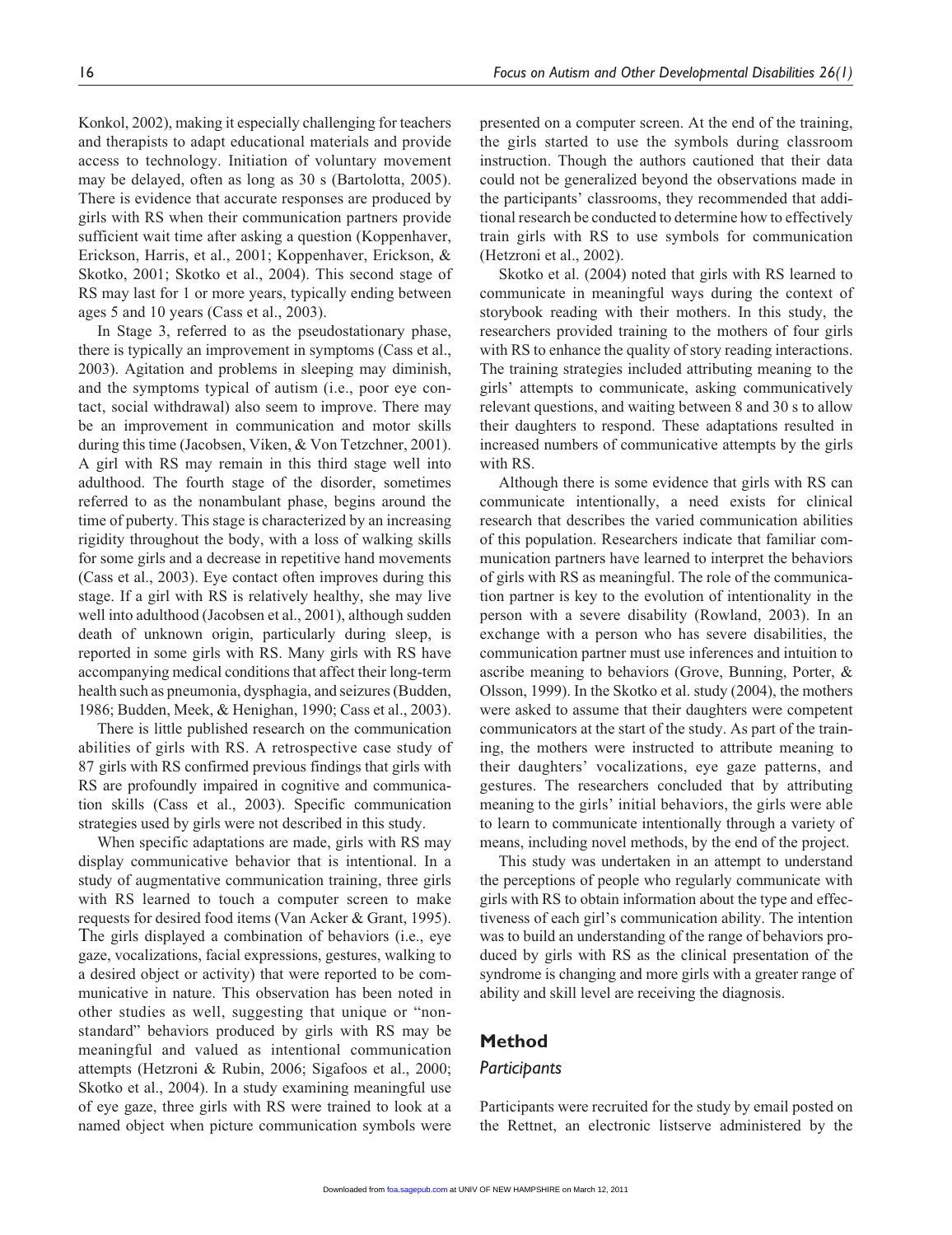International Rett Syndrome Association (IRSA) and by distribution of fliers describing the study at the annual conference of the IRSA. Parents are most familiar with their daughters' skills and the unique communication behaviors displayed by each girl. Speech-language pathologists (SLPs) and teachers who work with girls with RS become expert in identifying skills and competencies in individual girls in their classrooms. Therefore, a convenience sample of parents of girls with RS and teachers and SLPs who work with a girl with RS served as respondents. A total of 152 persons attempted to complete the survey. Of the surveys, 11 were incomplete at the time the survey was closed so those responses were discarded. A total of 141 completed surveys were available for analysis. Of these, 116 were completed by parents, and 25 were completed by professionals (teachers and SLPs) working with girls with RS. The majority of the respondents (84%) resided in the United States. The other respondents were from eight other countries including Canada, Australia, and several within Western Europe.

The ages of the girls with RS were distributed across the life span. The largest group of girls was within the 4 to 7 year age group (33%), with the remaining girls spread across the other four age groups: 0 to 3 years  $(15\%)$ , 8 to 13 years (24%), 13 to 20 years (17%), and 21 years and older (11%).

#### *Survey*

Validity studies were conducted on a preliminary version of the survey using a panel of seven experts in the field of RS who assessed the content and face validity of the preliminary survey and made suggestions to improve wording and content of the survey. The survey contained three sections. In the first section respondents answered 13 demographic questions regarding themselves and the girl with RS.

The second section of the survey contained 20 statements to measure the respondents' perceptions of the girls' communication skills. Respondents were asked to reply using a 5-point scale (i.e.,  $5 = strongly$  *agree*,  $4 = agree$ ,  $3 =$ *undecided or unsure*, 2 = *disagree*, 1 = *strongly disagree*). The 20 statements were subdivided into four groups, based on the content of the statement. This allowed the researcher to determine the level of agreement or disagreement for each statement and to construct impressions about the respondents' overall responses to similar types of statements. The four groups of statements are: (a) perceptions of expressive communication skills; (b) perceptions of comprehension, cognition, and apraxia; (c) perceptions of communicative effectiveness; and (d) other types of statements. Some of the items queried the availability of materials about RS, participant knowledge of RS, and the effectiveness of therapy. The third section provided the respondents with an open-ended opportunity to share any additional information about the girl with RS and her ability to communicate.



**Figure 1.** Communication modalities used by girls with Rett Syndrome

#### *Procedures*

Volunteers logged onto a URL that was housed on a secure server at Seton Hall University to complete the survey. All responses were anonymous and confidential. Data collection occurred over a 2-month period. The survey was available only in English.

Data obtained from each of the 141 complete surveys were exported from the web server directly to the Statistical Package for Social Sciences (SPSS 12.0) for analysis. The data were examined to determine which statistical methods would be most appropriate for describing the demographic information and for analyzing the relationships between the independent variables (answers to demographic questions) and the dependent variables (answers to Likert-type scale questions). Data analysis included both descriptive and nonparametric statistics. In the analysis of the responses to the Likert-type scale questions, percentage, standard deviation, mean, and mode are all reported to describe the central tendency and variability in the data.

#### **Results**

#### *Communication Modality Use*

Figure 1 contains the eight modality choices given in the survey and the percentage of girls who were reported to use each. Respondents reported each girl used an average of three different modalities to communicate information to others. Eye gaze in some form was reported to be the most frequently used communication modality, as it was used by 78.9% of the girls with RS. Body movement and pictures or symbol boards were the next most frequently reported communication modality, used by 56.3% and 61.3% of the girls with RS, respectively. Examples of "other" behaviors produced by girls with RS that are potentially communicative included crying, hyperventilating, and laughing (Hetzroni & Rubin, 2006).

Of those girls who were able to access a communication device, 60.3% used touch with hands or fingers and 57.4%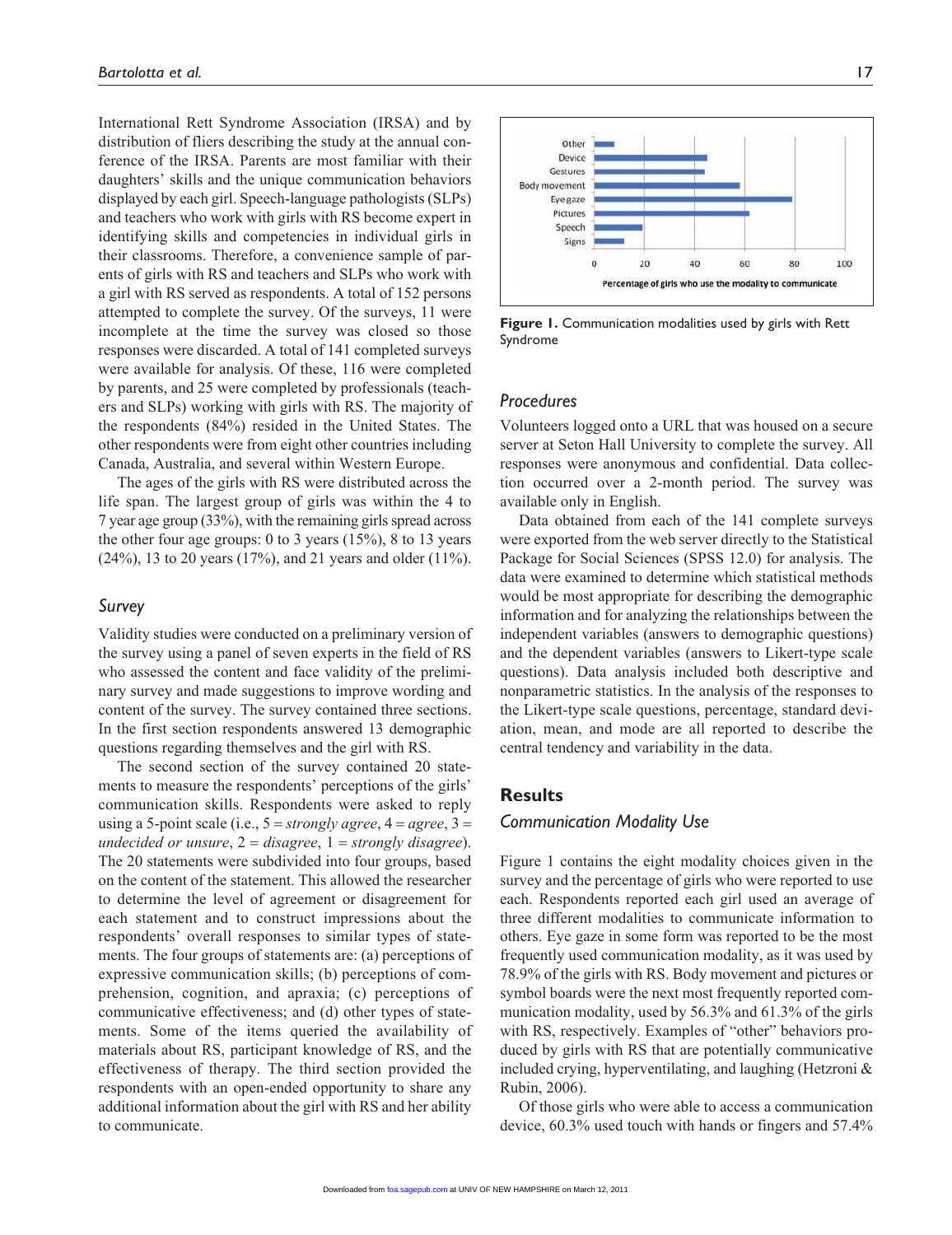

**Figure 2.** Length of time required to produce a response

used some type of eye gaze. A head pointer was reported to be used by 2.8% of girls, and other types of access (not specified) were used by 5.0% of the girls. Of the entire sample,  $11.3\%$  of the girls with RS reportedly did not use any type of communication system.

#### *Response Time*

Respondents were asked to report how long it took for a girl to generate a response to a stimulus (Figure 2). Of the entire group of girls, 57% required a delay of 11 s or more to generate a response.

#### *Therapy History*

More than 90% of the girls with RS were reported to have received speech, physical, and occupational therapies, and 50% had received an augmentative communication evaluation. Just more than one third (38%) received music therapy. A total of three girls (2.1%) have not received any of these therapeutic services. Two of these girls resided in the United States and one resided in Portugal.

#### *Educational Programming*

More than 84% of the girls were currently enrolled in some type of educational program. At least 61% were in a special education classroom, 18% were included in general education classrooms with typical peers, and 5% were in an adult day program. The remainder  $(n = 11)$ , the majority of whom were adults, were not in any type of program at the time of the survey.

#### *History of Speech Use*

Of the girls, 70% were reported to have used oral speech at some time in their lives. Of these girls, 86% experienced a

**Table 1.** Responses to Statements Regarding Perceptions of Expressive Communication Skills

| Statement           | Μ    |      | Mdn | Mode |
|---------------------|------|------|-----|------|
| Communicates using: |      |      |     |      |
| Spoken single words | 2.09 | 1.43 |     |      |
| Spoken sentences    | 4    | 0.90 |     |      |
| Vocalizations       | 4.02 | 1.30 |     |      |
| Sign(s)             | 1.87 | 1.15 |     |      |
| Pictures or symbols | 3.65 | 1.40 |     |      |
| Gestures            | 3.12 | 1.50 |     |      |
| Eye gaze            | 4.33 | 0.99 | 5   |      |
| Body movement       | 3.79 | 1.34 |     |      |

loss or regression in speech skills. For 59%, this regression occurred between 1 and 2 years of age. Approximately 11% were younger than 1 year of age at the time of regression, 20% were between ages 2 and 3 years, and 10% were older than 3 years of age. Of the girls who lost speech, 44% had fewer than 5 single words before the regression occurred, 37% had acquired between 10 and 50 single words, 11% used short phrases, and 6% had developed sentence use before the regression. Of the 6 girls who were reported to have acquired sentence use before the regression, 3 of them were older than 3 years when the loss of speech occurred. The remaining three girls were between 1 and 2 years (*n* = 1) and between 2 and 3 years  $(n = 2)$  of age at the time of speech loss. Of those who were reported to have a history of speech use, 46% are reported to speak at the current time, most using 10 single words or fewer. The words that were reported to be used were typically names of family members (e.g., *Mom*, *Dad*) and other single words that can be used in multiple contexts, such as *no*, *yes*, *more*, *bye*, *go*.

#### *Analysis of Likert-Type Scale Statements*

Table 1 presents the distribution of the data for the perceptions of the expressive communication skills statements. There were three questions in this section, for which the mode was 5 (*strongly agree*). Of respondents, 57% chose *strongly agree* as a response to the eye gaze question, 46% chose *strongly agree* for the vocalization question, and 37% chose *strongly agree* for body movement. In summary, the respondents perceived that most girls with RS communicate with eye gaze, vocalizations, and body movements and far fewer girls use spoken words or sentences and signs.

The data for the perceptions of comprehension, cognition, and apraxia statements are presented in Table 2. There were two questions in this section, for which the mode was 5 (*strongly agree*). Of the respondents, 73% strongly agreed with the statement that girls with RS understand at least 10 spoken words. Strong agreement with the statement that apraxia limits the ability to communicate was indicated by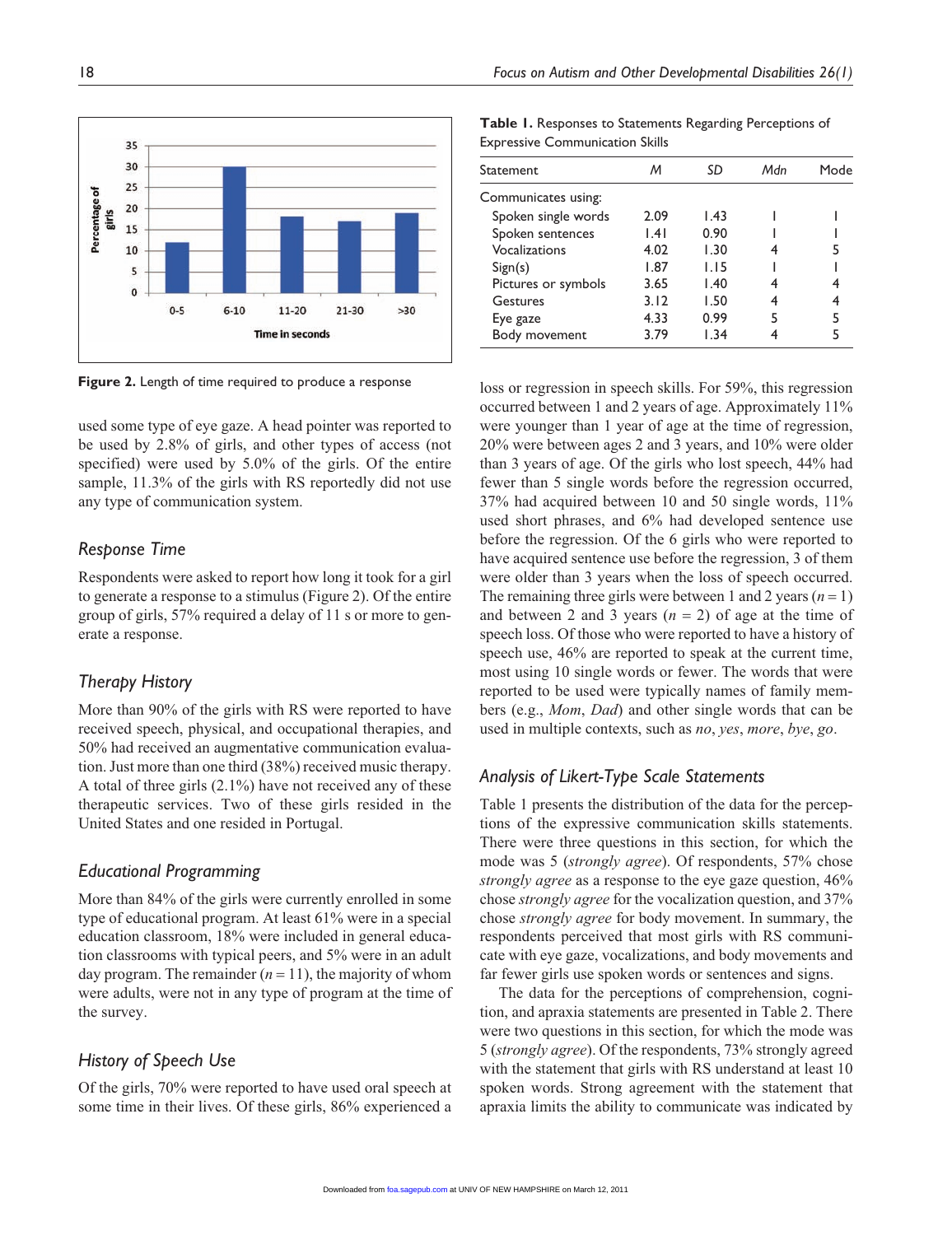| Statement                              | M.        |               |     | SD Mdn Mode |
|----------------------------------------|-----------|---------------|-----|-------------|
| Can read 1 or more single words        |           | $2.66$ 1.52   | - 3 |             |
| Understands at least 10 spoken words   |           | 4.60 0.76     | -5  | 5           |
| Follows one-step commands              |           | $3.79$ $1.18$ |     |             |
| Has a significant cognitive impairment | 2.93      | 1.28          | 3   |             |
| Apraxia limits her ability to          | 4.35 0.91 |               | 5   |             |
| communicate                            |           |               |     |             |

**Table 2.** Responses to Statements Regarding Comprehension, Comprehension, and Apraxia

**Table 3.** Responses to Statements Regarding Perceptions of Communication Effectiveness

| Statement                                                   | м    | SD   | Mdn | Mode |
|-------------------------------------------------------------|------|------|-----|------|
| Familiar people can interpret<br>her communication          | 441  | በ 79 | 5   |      |
| Unfamiliar people cannot<br>interpret her communication     | 3 77 | l 03 |     |      |
| Most people accurately estimate<br>how much she understands | 217  | 1 Q8 |     |      |
| Most people underestimate the<br>abilities of girls with RS | 430  | I 19 | 5   |      |

58% of the respondents. Of note is that the standard deviation for each of these questions was fairly small  $(< 1)$ , indicating little variability in responses of respondents to these questions. In summary, interpretation of the data presented in Table 2 indicates that respondents perceived that most girls with RS understand at least 10 words and that apraxia is a significant barrier to communication.

The data for the perceptions of communication effectiveness statements are presented in Table 3. There were two questions in this group, for which the mode was 5 (*strongly agree*). Of respondents, 55% strongly agreed with the statement that familiar people can interpret the communication of a girl with RS. Of respondents, 65% strongly agreed with the statement that most people underestimate the abilities of girls with RS. In summary, from the data presented in Table 3 it can be surmised that the respondents perceived that familiar people are the ones who are most likely to accurately interpret the communication of girls with RS and that unfamiliar people have difficulty interpreting the communication behaviors of girls with RS. Respondents also perceived that most people do not accurately estimate how much a girl with RS can understand and will underestimate the abilities of girls with RS.

The distribution of the responses to the remaining three statements is presented in Table 4. Of respondents, 44% strongly agreed with the statement that they had confidence in their skills in working with girls with RS. Of respondents, 47% agreed with the statement that there is information available to help them work with girls with

**Table 4.** Responses to Statements Regarding Perceptions of Effectiveness of Therapy for RS, Respondent Skill Level in Working With RS, and Availability of Materials on RS

| Statement                                             | м    | SD.  | Mdn | Mode |
|-------------------------------------------------------|------|------|-----|------|
| Communication skills have<br>improved with therapy    | 4.0  | 0.95 |     |      |
| Confidence in skills in<br>working with girls with RS | 419  | 0.91 |     | 5    |
| Availability of information on<br>working with RS     | 3.84 | 1.07 |     |      |

RS, and 41% agreed that the communication skills in girls with RS have improved as a result of therapy. In summary, the data presented in Table 4 can be interpreted to indicate that respondents perceive that their skills in working with girls with RS are strong, that there is a great deal of information available publicly about RS, and that therapy is helpful for improving the communication skills of girls with RS.

Analyses were conducted using nonparametric statistics to determine if there were significant differences between the responses of the parent group and professional group to the 20 perceptions of communication statements. The  $\chi^2$ test of homogeneity was utilized to identify relationships between responses using cross tabulations. Kendall's tau-b also was calculated to determine the strength and direction of each association. Significant differences ( $p \leq .05$ ) between the two groups were identified for the five statements in Table 5. There was no significant difference between perceptions of parents and professionals for the remaining 15 statements. For all of these associations, the results must be interpreted with caution, however, as there were numerous cells that had fewer than five responses per cell.

In summary, parents were significantly more likely than professionals to agree that a girl with RS used single words and gestures to communicate and that the girl understood at least 10 spoken words. The relationship between role of respondent and the response to the statement was not particularly strong according to the Kendall's tau-b analysis, suggesting that other factors may play a role in the respondent's choice of answer. A strong relationship was evident in the responses to the statement "familiar people can interpret her communication attempts" and the role of the respondent. The Kendall's tau-b value was significant and suggested a stronger association between the variables than for the other responses. Specifically, parents were significantly more likely than professionals to agree or strongly agree that familiar people can interpret the communication attempts of girls with RS. A relatively strong relationship also was evident between the role of the respondent and the response to the statement "most people underestimate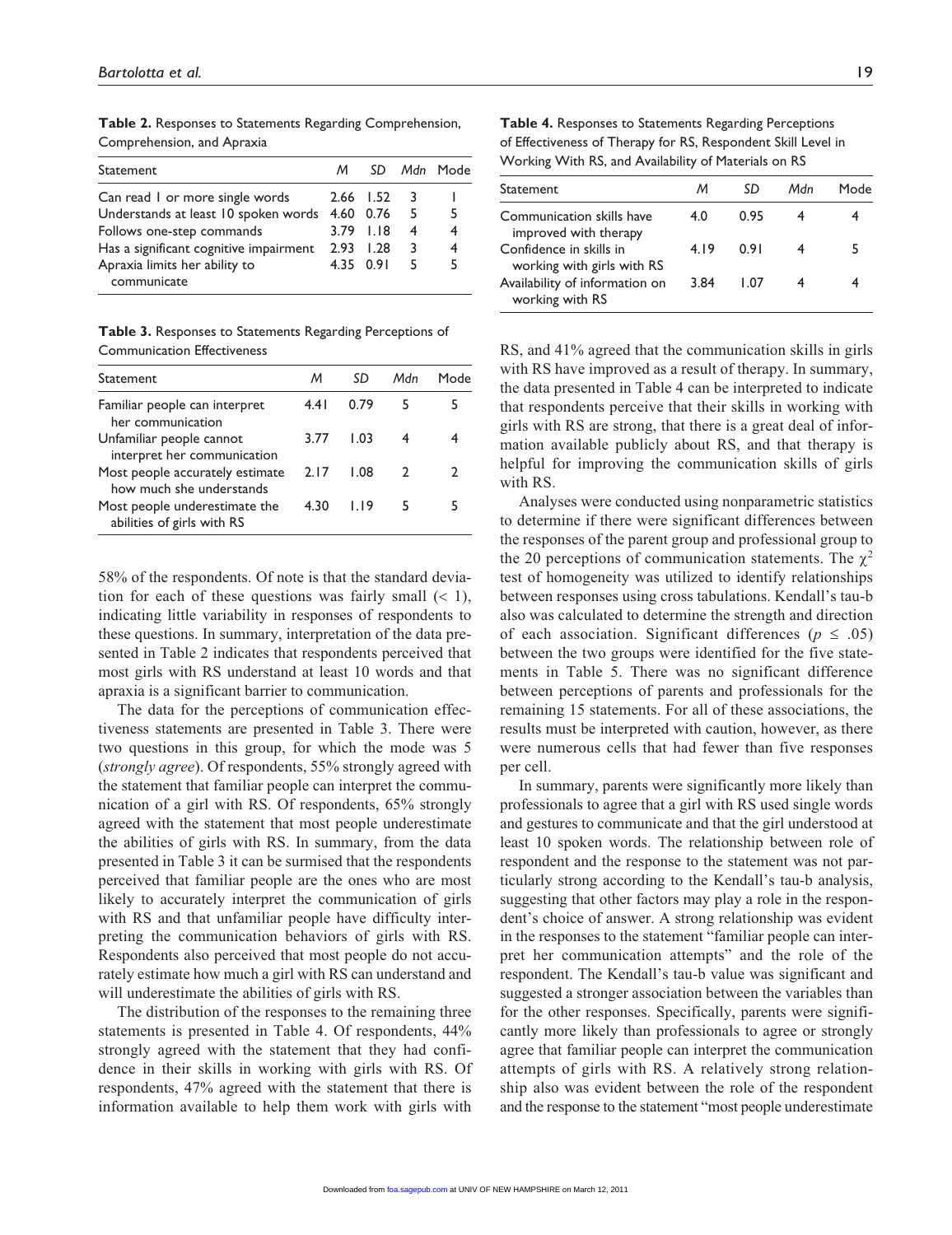|                                                                   | Pearson $\chi^2$ |   |                                | Kendall's tau-b |                |
|-------------------------------------------------------------------|------------------|---|--------------------------------|-----------------|----------------|
| Communication<br>perception                                       | Value            |   | Asymp. sig.<br>df (two-tailed) | Value           | Approx<br>sig. |
| She communicates<br>using spoken single<br>words                  | 10.071           | 4 | $.039*$                        | $-.052$         | .437           |
| She uses gestures to<br>communicate                               | 13.028           | 4 | $.011*$                        | $-.088$         | .183           |
| She understands at<br>least 10 spoken<br>words                    | 8.080            | 3 | $.044*$                        | $-147$          | .094           |
| Familiar people can<br>interpret her<br>communication<br>attempts | 23.882           | 4 | $<.001*$                       | $-.351$         | $<.001*$       |
| Most people<br>underestimate the<br>abilities of girls<br>with RS | 16.720           | 4 | $.002*$                        | $-268$          | $.003*$        |
| $\mathbf{v}$ . $\mathbf{v}$                                       |                  |   |                                |                 |                |

**Table 5.** Significant Differences Between Perceptions of Parents and Professionals in Response to Communication Perception Statements

\**p* < .05.

the abilities of girls with RS." The Kendall's tau-b value was significant, which suggested a strong negative association between the variables. Here again parents were more likely than professionals to strongly agree that most people underestimate the abilities of girls with RS.

To further explore the perceptions of the respondents, additional associations between responses to the perceptions were studied. A significant association was demonstrated between history of speech use (Question 10 in Section 1 of the survey) and the response to the statement "she communicates using spoken single words,"  $\chi^2(8, N = 139) = 24.465$ ,  $p = .002$ . A significant and strong negative relationship was identified between the variables  $\tau = -.336$ ,  $p = .000$ . This indicated that a girl who achieved a level of oral speech use at some time in her history was more likely to use single words at the time the survey was completed.

The relationships between use of spoken single words along with other communication modalities were explored. Strong, positive, and significant relationships were found between responses to "she communicates using spoken single words" and 7 of the 19 other statements (Table 6). This suggests that respondents who agreed that the girl with RS used single words also were likely to agree that she uses multiple modalities to communicate, and that includes gestures, signs, and pictures, symbols, or objects. The girl with RS who uses single words also is likely to use at least a few sentences to communicate and can follow one-step commands. As expected, a significant and strong relationship

**Table 6.** Significant Relationships Between Responses to "She Communicates Using Spoken Single Words" and Responses to Other Communication Perception Questions

|                                                                       |           | Pearson $\chi^2$ |                                | Kendall's tau-b |                     |
|-----------------------------------------------------------------------|-----------|------------------|--------------------------------|-----------------|---------------------|
| Communication<br>perception                                           | Value     |                  | Asymp. sig.<br>df (two-tailed) | Value           | Approx<br>sig.      |
| She communicates<br>using spoken<br>sentences                         | 109.491   | 16               | $<.001*$                       |                 | $.592 \times .001*$ |
| She communicates<br>using sign $(s)$                                  | 48 482 16 |                  | $<.001*$                       |                 | $.334 \times .001*$ |
| She uses pictures<br>or symbols or<br>other objects to<br>communicate | 33.639 16 |                  | $.006*$                        |                 | $.282 \div .001*$   |
| She uses gestures<br>to communicate                                   | 55.700    | 16               | $<.001*$                       |                 | $.324 \times .001*$ |
| She use body<br>movement to<br>communicate                            | 26.791    | -16              | $.044*$                        |                 | $.259 < .001*$      |
| She follows one-<br>step commands                                     | 26.713 16 |                  | $045*$                         |                 | $.253 \div .001*$   |
| She has a significant<br>(severe) cognitive<br>impairment             | 32.504 16 |                  | $.009*$                        | $-147$          | $.047*$             |

\**p* < .05.

was identified between reported single word use and a significant cognitive impairment. This suggests that respondents who were more likely to agree that the girl with RS uses single words were less likely to agree that she had a significant cognitive impairment.

In the text responses that were given in Section 3 of the survey, respondents were noted to describe apraxia as a factor in limiting a girl's ability to communicate and in increasing the time required for her to produce a response. Therefore, the association between apraxia (motor planning abilities) and cognition and the perceptions of others was explored by analyzing three sets of related variables. All three of these associations were found to be significant (Table 7). Respondents who agreed with the statement that apraxia interfered with communication were significantly less likely to agree that the girl with RS had a significant cognitive impairment. Respondents who agreed with the statement that apraxia interfered with communication were significantly less likely to agree that people were accurately able to estimate how much a girl with RS can understand. Respondents who agreed that there is a relationship between the influence of apraxia on communication, were significantly likely to agree that other people underestimate the abilities of girls with RS. The relationship between this last set of responses was found to be relatively strong,  $\tau = .274$ ,  $p = .000$ , compared to the previous responses.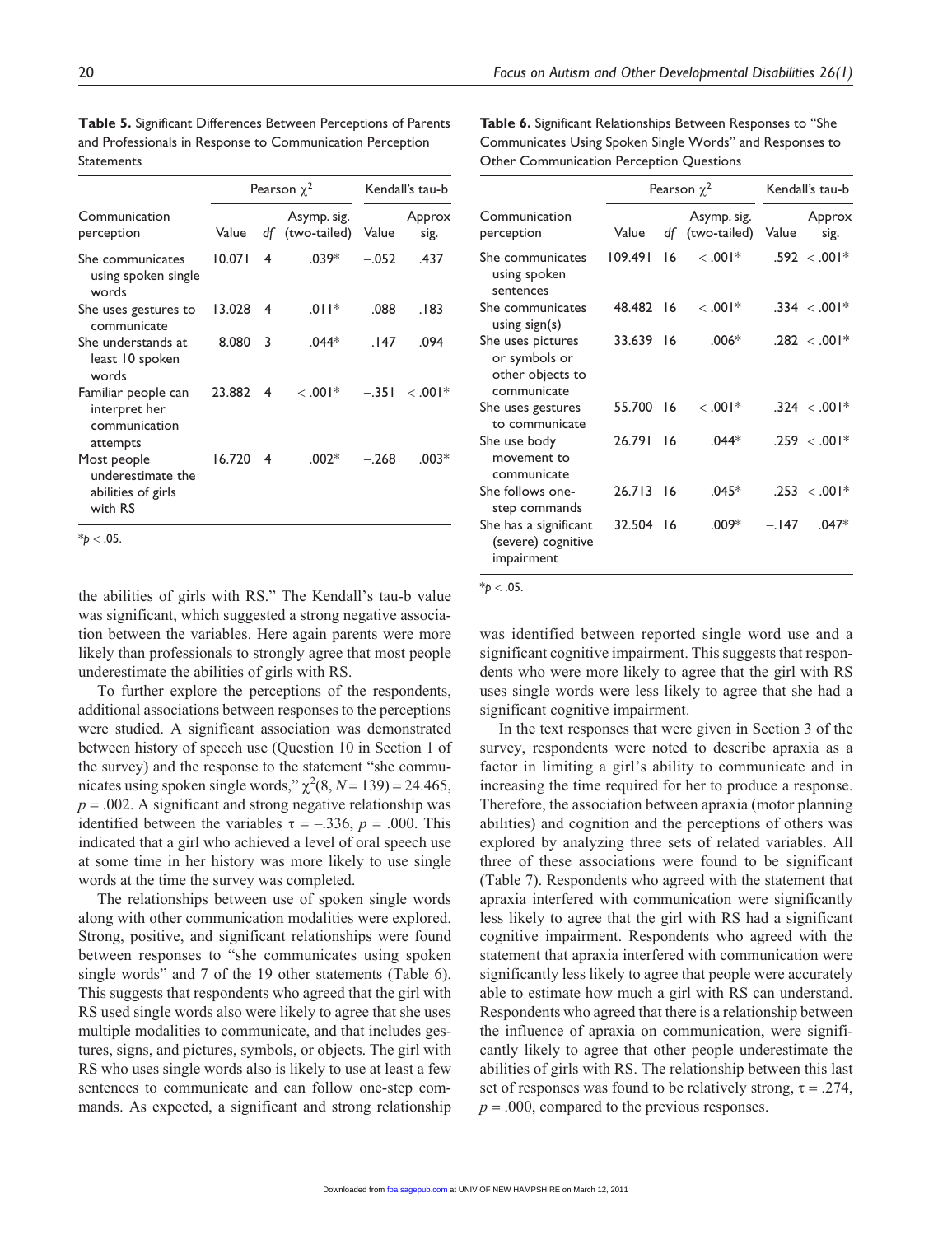**Table 7.** Significant Relationships Between Responses to "Apraxia (Motor Planning Problem) Limits Her Ability to Communicate With Others" and Three Communication Perception Questions

|                                                                                       | Pearson $\gamma^2$ |  |                                      | Kendall's tau-b |                     |
|---------------------------------------------------------------------------------------|--------------------|--|--------------------------------------|-----------------|---------------------|
| Communication<br>perception                                                           | Value              |  | Asymp. sig.<br>df (two-tailed) Value |                 | Approx.<br>sig.     |
| She has a significant<br>(severe) cognitive<br>impairment                             | 31.658 16          |  | $.011*$                              | $-125$          | .089                |
| Most people accurately 29.811 16<br>estimate how much<br>she knows and<br>understands |                    |  | $.019*$                              | $-.108$         | .172                |
| Most people<br>underestimate the<br>abilities of girls<br>with RS                     | 39.993 16          |  | $.001*$                              |                 | $.274 \times .001*$ |

 $*_{p}$  < .05.

The Mann–Whitney *U* test was used to determine if significant differences existed between the responses from the parents and professionals. Mean ranks and summed ranks were calculated on the responses to the 20 perception statements. The differences in mean rank between the groups were significant for only 3 of the 20 statements  $(p \leq .05)$ . Parents were significantly more likely than professionals to indicate agreement with the following statements: "a girl with RS uses vocalizations to communicate," "familiar people can interpret her communication attempts," and "most people underestimate the abilities of girls with RS."

#### *Additional Responses*

A total of 91 respondents (65%) provided responses when asked to share any additional information regarding communication skills, such as communication strategies, words or phrases used, any augmentative systems, or anything unique or special about her communication skills. In these additional responses, participants described successful use of multiple modalities for communication. For example, one parent reported, "She communicates mostly by body language, some vocalizations and with her eyes." A therapist reported on the successful use of multiple augmentative and alternative communication strategies for one girl with RS by writing the following: "She uses an eye gaze board with up to four pictures, and looks at the picture to make a choice, and then at me to confirm. She also uses a Big Mack (switch) to participate in circle time activities." Another therapist reported,

This young lady with RS is using a Mercury communication system . . . with direct touch access. There are some continuing issues related to some perseverative tapping around the desired item, but has made HUGE gains. She is very motivated by social interactions. Overall level of undesired behaviors has been reduced significantly!

In addition, one parent expressed frustration at those who underestimated her daughter's responses, with this sentence: "Our girl has so much to say if we only listen with our senses." Another described her daughter's inconsistent behavior by stating, "On a good day, or when she is highly motivated, she can respond within 5 seconds. On a more difficult day of time of day, it may take 30 seconds to get the same response."

#### **Discussion**

The purpose of this study was to expand the body of literature on communication skills in girls with RS. The findings provide preliminary evidence that girls with RS are perceived by familiar communication partners as capable of intentional communication. This is consistent with previous reports of case studies or small group designs (Hetzroni & Rubin, 2006; Skotko et al., 2004). Girls with RS are reported to use multiple modalities to communicate, including eye gaze, body movements, and augmentative communication systems that contain pictures or symbols. Respondents perceived that apraxia, a motor planning impairment, strongly limits the ability of a girl with RS to communicate with others. Apraxia also is perceived to influence consistency and speed of motor response and to influence how well others can judge the cognitive and comprehension skills of a girl with RS. The results of this study are consistent with previous research that has demonstrated that assessing intentional communication is extremely complex in individuals with severe disabilities (Sigafoos et al., 2000). The role of the communication partner in interactions must be considered when designing assessment tools to evaluate intentional behavior in girls with RS.

Eye gaze was reported to be the most commonly used communication modality in this study. Respondents indicated that girls with RS use eye gaze in many different ways. For example, a girl may look intensely at a desired object without establishing mutual eye gaze with her partner. In this circumstance, the burden of communication is on the partner, who must recognize that the eye gaze pattern is intentional and that the girl with RS is using eye gaze to make a request. This behavior should be verified over multiple trials and with different partners. Those persons who interact with the girl with RS could then be trained to identify those instances in which the girl is using her eye gaze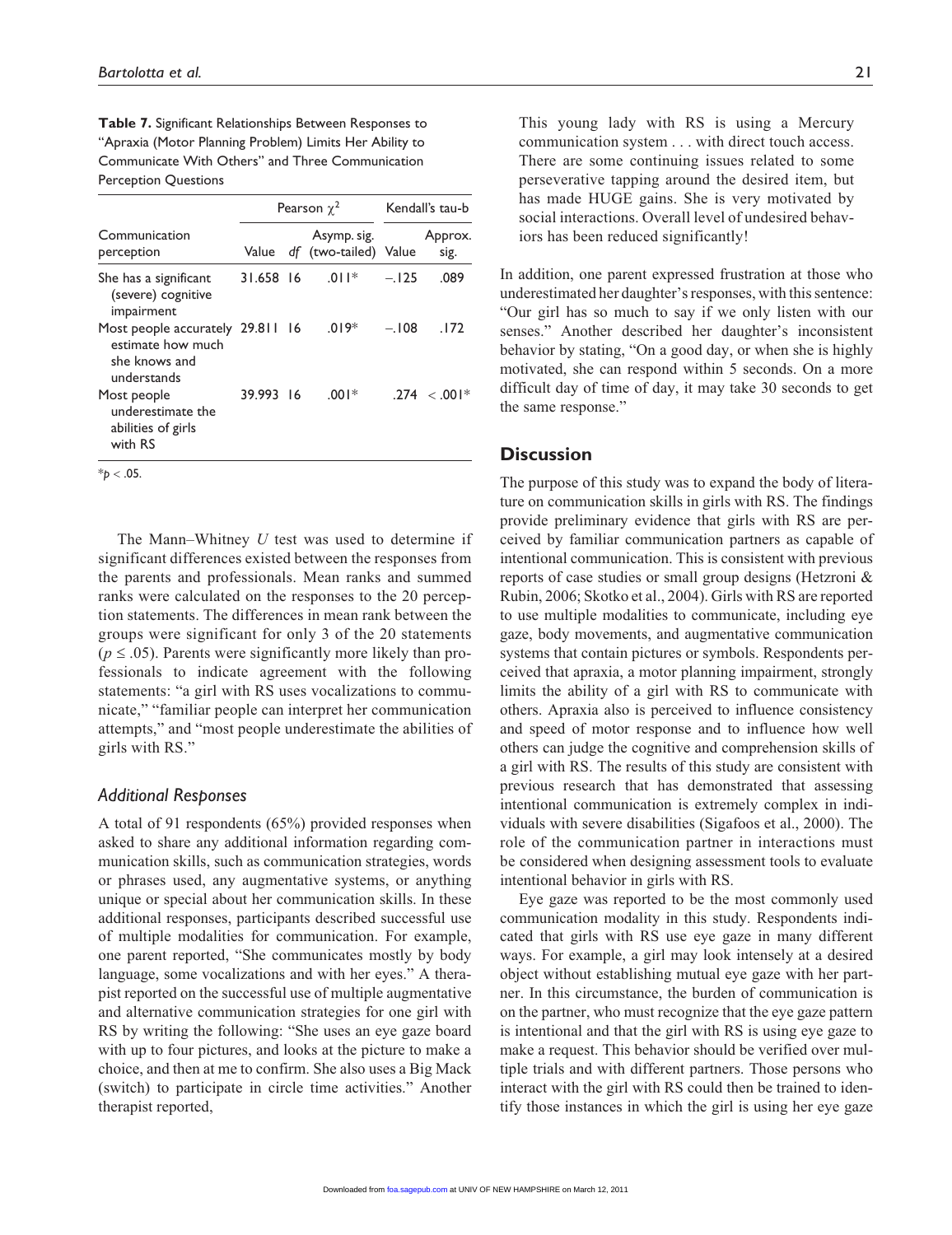22 *Focus on Autism and Other Developmental Disabilities 26(1)*

intentionally. This communication modality can be further developed to see if eye blinks (for a yes–no response) can be trained or if a girl can be trained to use mutual eye gaze behavior to first look at a desired object and then look at the partner to acknowledge the request. We have much to learn about mutual eye gaze behavior in RS. There is some evidence that girls with RS are able to use their eyes to point to desired objects but do not use more advanced gaze switching (looking at an object, then gazing at a communication partner) for communicative purposes (Cass et al., 2003). This is an area in need of further clinical exploration for assessment and intervention.

There are a wide variety of eye gaze systems that can be used for augmentative communication. There are several low-tech options that use direct eye gaze at one to two objects or pictures of objects. If appropriate, more complex, nonelectronic eye gaze systems can be established that use one- or two-step processes, depending on the field of choices that are available. Some girls with RS may be candidates for electronic eye gaze systems that can use digital technology to recognize eye movements of the user. It is important that clinicians who perform augmentative communication evaluations become cognizant of the eye gaze behaviors of girls with RS and use this modality in planning interventions and communication systems. Until more research is available, clinicians will have to rely on dynamic assessments in multiple contexts to determine if an individual girl is using eye gaze primarily to point at objects or if she is capable of more complex mutual eye gaze behaviors (i.e., gaze switching). This may be a skill that can be developed with appropriate training and should be studied further.

The data are interpreted to conclude that the girls with RS who were reported on in this study were using multiple modalities to communicate and that the mean number was three modalities per girl. This finding also has implications for communication assessment and intervention planning. Clinicians should evaluate all modalities and consider the influence of apraxia, delayed response time, and inconsistency in responding when planning interventions. While examining the data and reading the text responses it became clear that girls may use different modalities based on multiple factors. Seizure activity and level of awareness were reported as factors that could influence quality of responsiveness in RS. An observation that was described repeatedly was that an individual girl's performance could vary greatly from day to day. It has been observed that girls with RS may not be always sufficiently alert to engage in optimal communicative interactions (Woodyatt, Marinac, Darnell, Sigafoos, & Halle, 2004). Teachers are encouraged to allow time for their students with RS to achieve a sufficient state of alertness to participate fully in communicative interactions (Ryan et al., 2004). By providing a girl with RS multiple modalities to communicate, and by training communication partners to recognize level of alertness and types of responses, the communicative and educational potential of these girls may be better realized. Outcome data on effectiveness of types of interventions in this population are clearly needed.

There were several limitations to this study. There was a sizeable difference in the number of respondents in each group, with far more parents responding than professionals. Any interpretation of group differences must weigh the disparate sizes of the groups. In addition, the respondents were self-selected, had Internet access to the survey, and were connected in some way to the IRSA. Because of their connections in the RS community, this group may therefore be uniquely sensitized to the communication skills of girls with RS and their responses may not be reflective of those of other parents or professionals. Other limitations were that the diagnoses of the girls could not be confirmed and because of the anonymity of respondents, responses could not be verified. Whether any respondents reported on the same girl with RS also could not be confirmed. The inability to collect data on the stage of RS was a clear limitation. Bartolotta (2004) indicated that most parents could reliably report which stage of RS a particular girl was in, but professionals were unable to report those data. It would have been helpful to be able to analyze the relationship between stage of RS and level of communication skills as part of this study. This should be explored in future research.

One-third of the respondents reported on the communication skills of girls in the 4 to 7 year age range. It is likely that parents and professionals who work with young, newly diagnosed children track new developments in treatment and therefore were most likely to respond to the invitation to participate in this study. Parents of older girls, who may be less likely to be searching for new treatments, are thus less likely to respond. The results of the study were heavily skewed toward behaviors of girls in the 4 to 7 year age range. Those in this group, likely to be composed of girls in Stage 3 of the disorder, are typically past the regression stage and in the period when they may be learning new skills or regaining skills previously lost. They also are likely to be enrolled in educational and therapeutic programs, where professionals may be exploring modalities for communication. This then may account for the overwhelmingly positive responses regarding the communication abilities of the girls in this study.

In this study, the perceptions of parents and professionals with regard to the communication skills of girls with RS were fairly similar. This observation can help strengthen the reliability of descriptions given by parents about their daughters though strategies to verify information are clearly warranted. What also is clear is that familiarity with an individual girl is important. As is common when interacting with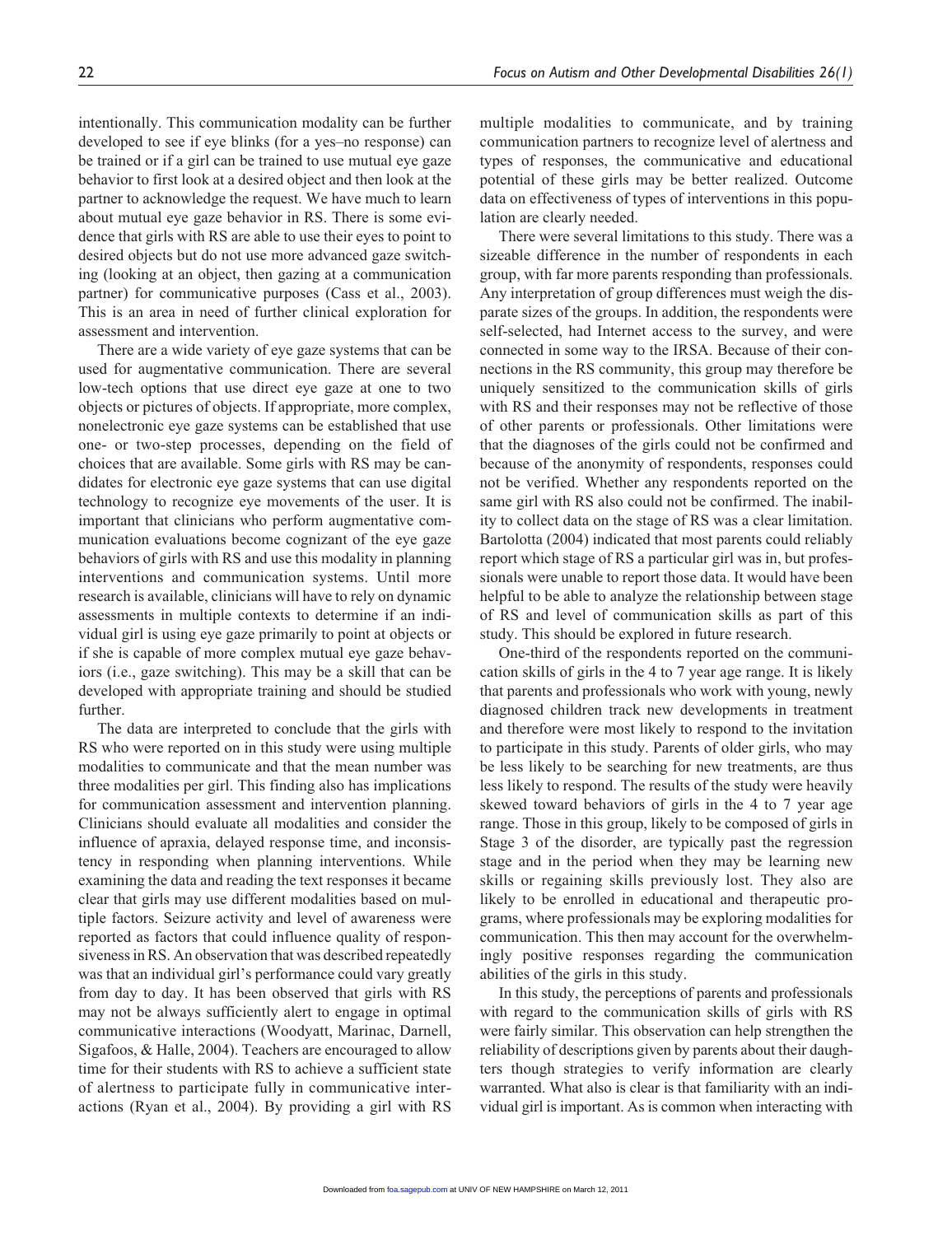any individual with a severe disability, the communication partner must use inference and intuition to ascribe meaning to the person's behaviors (Grove et al., 1999; Sigafoos, Drasgow, Reichle, O'Reilly, & Tait, 2004). This does not imply that the communication partner overestimates competence on the part of an individual with a disability. Rather, there is an assumption that competent behavior is possible, and then the communication partner must work to accurately interpret the signals. In this study, girls with RS were reported to be communicating with their parents, their teachers, and the SLPs who work with them. All of these individuals are working hard to untangle the meanings conveyed by the girls with RS and to accurately interpret their behaviors. There is much work to be done to develop clinical processes for accurate assessments that can be utilized in the presence of severe disability. We can use the perceptions of these familiar partners, combined with their rich descriptions of the behaviors they observe, to develop objective measures of skill level and outcomes of the intervention we provide to girls with RS.

#### **Declaration of Conflicting Interests**

The author(s) declared no potential conflicts of interests with respect to the authorship and/or publication of this article.

#### **Financial Disclosure/Funding**

The author(s) received no financial support for the research and/or authorship of this article.

#### **References**

- Amir, R. E., & Zoghbi, H. Y. (2000). Retts syndrome: Methyl-CpG-binding protein 2 mutations and phenotype-genotype correlations. *American Journal of Medical Genetics*, *97*, 147–152.
- Bartolotta, T. E. (2004, November). *Qualitative analysis of communication skills in girls with Rett Syndrome: A parental perspective*. Paper presented at the American Speech-Language-Hearing Association, Philadelphia, PA.
- Bartolotta, T. E. (2005). *Communication skills in girls with Rett Syndrome: Perceptions of parents, teachers and speech-language pathologists* (Doctoral dissertation). Seton Hall University, South Orange, NJ.
- Budden, S. (1986). Rett Syndrome: Studies of 13 affected girls. *American Journal of Medical Genetics*, *24*, 99–109.
- Budden, S., Meek, M., & Henighan, C. (1990). Communication and oral-motor function in Rett Syndrome. *Developmental Medicine and Child Neurology*, *32*, 51–55.
- Cass, H., Reilly, S., Owen, L., & Wisbeach, A. (2003). Findings from a multidisciplinary clinical case series of females with Rett Syndrome. *Developmental Medicine and Child Neurology*, *45*, 325–337.
- Gillberg, C. (1997). Communication in Rett Syndrome complex. *European Child & Adolescent Psychiatry*, *6*, 21–22.
- Grove, N., Bunning, K., Porter, J., & Olsson, C. (1999). See what I mean? Interpreting the meaning of communication by people with severe and profound intellectual impairment. *Journal of Applied Research in Intellectual Disabilities*, *12*, 190–203.
- Hetzroni, O., & Rubin, C. (2006). Identifying patterns of communicative behavior in girls with Rett Syndrome. *Augmentative and Alternative Communication*, *22*, 48–61.
- Hetzroni, O., Rubin, C., & Konkol, O. (2002). The use of assistive technology for symbol identification by children with Rett Syndrome. *Journal of Intellectual and Developmental Disability*, *27*, 57–71.
- Jacobsen, K., Viken, A., & Von Tetzchner, S. (2001). Rett Syndrome and ageing: A case study. *Disability and Rehabilitation*, *23*, 160–166.
- Kerr, A., & Engerstrom, I. W. (2001). The clinical background to the Rett disorder. In A. Kerr & I. W. Engerstrom (Eds.), *Rett Disorder and the developing brain* (pp. 1–26). New York, NY: Oxford University Press.
- Koppenhaver, D. A., Erickson, K. A., Harris, B., McLellan, J., Skotko, B. G., & Newton, R. A. (2001). Storybook-based communication intervention for girls with Rett Syndrome. *Disability and Rehabilitation*, *23*, 149–159.
- Koppenhaver, D. A., Erickson, K. A., & Skotko, B. G. (2001). Supporting communication of girls with Rett Syndrome and their mothers in storybook reading. *International Journal of Disability, Development and Education*, *48*, 395–410.
- Naidu, S., Bibat, G., Kratz, L., Kelley, R. I., Pevsner, J., Hoffman, E.,... Johnston, M. V. (2003). Clinical variability in Rett Syndrome. *Journal of Child Neurology*, *18*, 662–668.
- Rowland, C. S. (2003). Cognitive skills and AAC. In J. C. Light, D. R. Beukelman, & J. Reichle (Eds.), *Communicative competence for individuals who use AAC: From research to effective practice* (pp. 241–275). Baltimore, MD: Brookes.
- Ryan, D., McGregor, F., Akermanis, K., Southwell, K., Ramke, M., & Woodyatt, G. (2004). Facilitating communication in children with multiple disabilities: Three case studies of girls with Rett Syndrome. *Disability and Rehabilitation*, *26*, 1268–1277.
- Sigafoos, J., Drasgow, E., Reichle, J., O'Reilly, M., & Tait, K. (2004). Tutorial: Teaching communicative rejecting to children with severe disabilities. *American Journal of Speech-Language Pathology*, *13*, 31–42.
- Sigafoos, J., Woodyatt, G., Keen, D., Tait, K., Tucker, M., Roberts-Pennell, D., & Pittendreigh, N. (2000). Identifying potential communicative acts in children with developmental and physical disabilities. *Communication Disorders Quarterly*, *21*, 77–86.
- Skotko, B. G., Koppenhaver, D. A., & Erickson, K. A. (2004). Parent reading behaviors and communication outcomes in girls with Rett Syndrome. *Exceptional Children*, *70*(2), 1–22.
- Van Acker, R., & Grant, S. H. (1995). An effective computer-based requesting system for persons with Rett Syndrome. *Journal of Childhood Communication Disorders*, *16*(2), 31–38.
- Weaving, L. S., Ellaway, C. J., Gecz, J., & Christodoulou, J. (2005). Rett Syndrome: Clinical review and genetic update. *Journal of Medical Genetics*, *42*, 1–7.